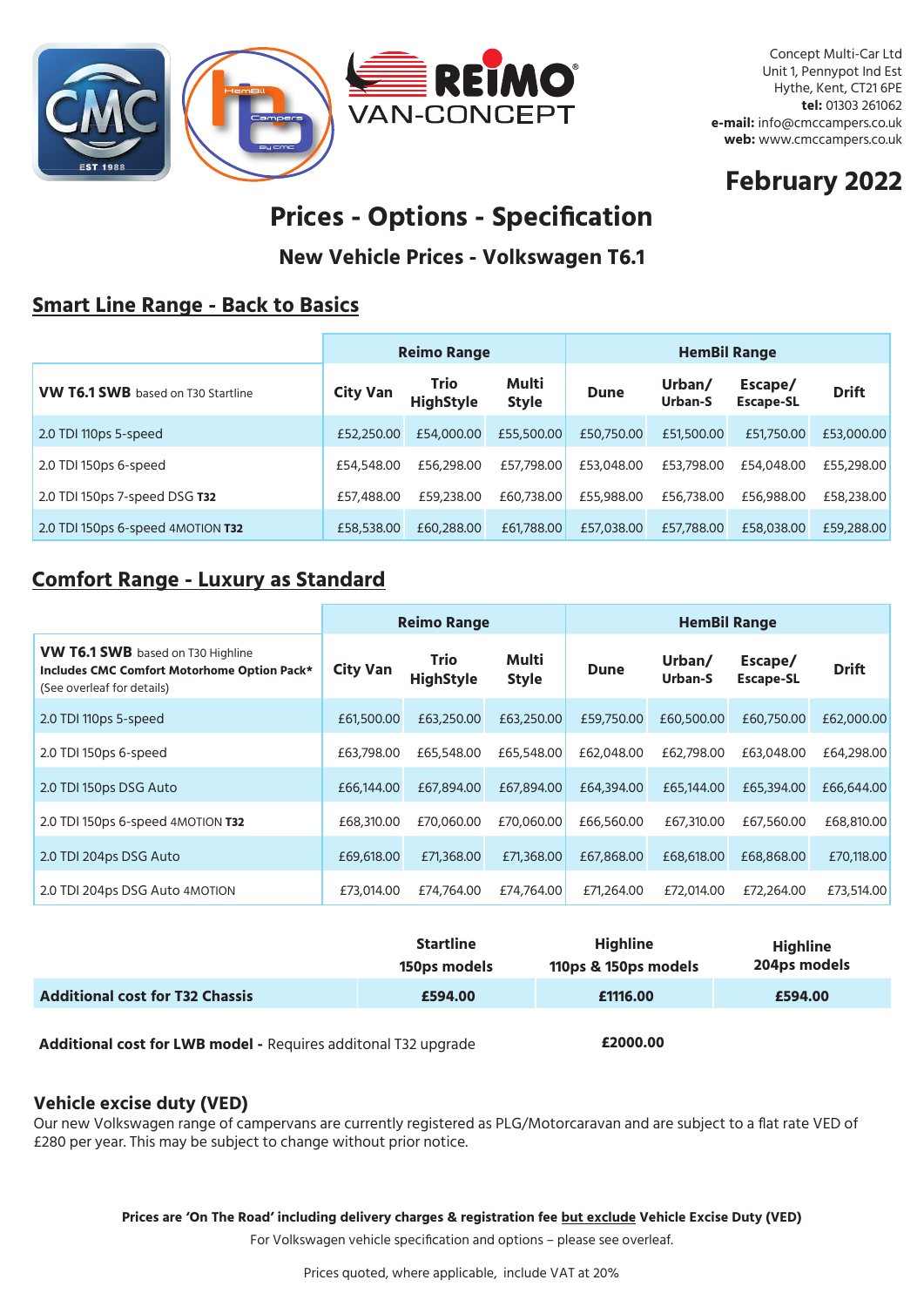## **Conversion Options**

| <b>Option Description</b>                                                               |                                                                                                                                   |           | <b>Price</b>    |        |
|-----------------------------------------------------------------------------------------|-----------------------------------------------------------------------------------------------------------------------------------|-----------|-----------------|--------|
|                                                                                         | <b>CMC Motorhome Comfort Pack</b> - includes options plus additonal upgrades as listed overleaf                                   |           |                 |        |
|                                                                                         | Colour coding of roof to match vehicle (excludes Candy White)                                                                     |           | £895.00         | $\Box$ |
| Hightop roof instead of elevating roof                                                  |                                                                                                                                   | No Charge | £0.00           | □      |
|                                                                                         | Easyfit elevating roof instead of standard superflat elevating roof - StartLine Range                                             |           | £395.00         |        |
|                                                                                         | Ultra-Flat elevating roof - in addtion to cost of Easyfit elevating roof (SWB Only) - New                                         |           | £195.00         | □      |
| Electric elevating roof - New                                                           |                                                                                                                                   |           | £1,450.00       | $\Box$ |
|                                                                                         | Easyfit elevating roof 'Quick Release' clamp fasteners (replaces straps)                                                          |           | £395.00         | ⊔      |
| New 'Open Sky' Roof Canvas SWB/LWB - New                                                |                                                                                                                                   |           | £275.00/£275.00 | □      |
|                                                                                         | Variotech 3000 seat with power rail system - Allows multiple locking positions and additional single seats (excludes Multi Style) |           | £1,750.00       | w      |
|                                                                                         | Additional single travelling seat for power rail system - upholstered in dark grey anthracite                                     | Each      | £1,500.00       | □      |
| Elevating roof bed                                                                      | - Luxury slatted & sprung bed - SWB/LWB                                                                                           |           | £695.00/£825.00 | ப      |
| Child safety net fitted to roof bed                                                     |                                                                                                                                   |           | £120.00         | □      |
| Over kitchen lockers instead of shelf                                                   |                                                                                                                                   |           | £360.00         | $\Box$ |
|                                                                                         |                                                                                                                                   |           |                 |        |
| Under seat drawer - 3000 seat                                                           |                                                                                                                                   |           | £480.00         | ப      |
| Sliding door table stowage pocket                                                       |                                                                                                                                   |           | £295.00         |        |
|                                                                                         | Deluxe linings - window facia panels / deluxe grey vinyl & charcoal trim                                                          |           | £480.00         |        |
| Leather upholstery                                                                      |                                                                                                                                   | From      | £2,500.00       | ⊔      |
| Sliding door cassette fly screen                                                        |                                                                                                                                   |           | £720.00         | □      |
| Additional 12v/230v socket                                                              |                                                                                                                                   |           | £50.00          |        |
| USB socket                                                                              |                                                                                                                                   |           | £60.00          | □      |
| Additional LED light                                                                    |                                                                                                                                   |           | £60.00          | H      |
| Rear Speakers                                                                           |                                                                                                                                   |           | £180.00         | $\Box$ |
| Solar panel 100w - Fitted to roof                                                       |                                                                                                                                   |           | £595.00         | $\Box$ |
| Auxiliary battery upgrade - 100Ah Lithium                                               |                                                                                                                                   |           | £995.00         | ப      |
| Electrical upgrade package - 100w Solar panel + 100Ah Lithium battery                   |                                                                                                                                   |           |                 | Ш      |
|                                                                                         | Underfloor waste water tank - 27 litre with internal level indication display                                                     |           | £360.00         | □      |
|                                                                                         | Hot water - 12v/240v (included with Mullti-Style conversion)                                                                      |           | £480.00         | □      |
| Rear shower attachment point - cold/hot                                                 |                                                                                                                                   |           | £195.00/£250.00 | □      |
|                                                                                         | Underfloor LPG tank with rear under bumper filler and BBQ point                                                                   |           | £695.00         | $\Box$ |
|                                                                                         | Diesel blown air heating - Eberspacher with programmable controller                                                               |           | £1,600.00       | a k    |
|                                                                                         | Wallas diesel hob and heater - Suitable for Escape model only                                                                     |           | £2,200.00       | $\Box$ |
| Awning rail                                                                             | - SWB/LWB                                                                                                                         |           | £280.00/£300.00 | ■      |
| Awnings                                                                                 | - Thule 4900 wind out awning/sunshade (requires awning rail) - SWB 2.6m/LWB 3.1m                                                  |           | £750.00/£795.00 | $\Box$ |
| Aktiv rails                                                                             | - Roof bar preparation fixing rails                                                                                               |           | £240.00         | $\Box$ |
| Roof Bars                                                                               | - Thule Wing Bars - including foot pack for fixing to Aktiv rails                                                                 |           | £295.00         | □      |
|                                                                                         | - Thule Slide Bars - including foot pack for fixing to Aktiv rails                                                                |           | £420.00         | $\Box$ |
| <b>Bike rack</b>                                                                        | - Original Volkswagen (4 bike) - fitted includes tailgate gas strut upgrade                                                       |           | £750.00         | $\Box$ |
|                                                                                         | - THULE Wonderway (2 Bike) - fitted includes tailgate gas strut upgrade - <b>New</b>                                              |           | £595.00         | $\Box$ |
|                                                                                         | - THULE (3 bike) bike rack - Towbar mountable                                                                                     |           | £650.00         | □      |
| Flank protectors                                                                        |                                                                                                                                   |           | £145.00         | $\Box$ |
| Rear tailgate storage bag - includes 2 x Toscana chairs and uprated tailgate gas struts |                                                                                                                                   |           | £395.00         | $\Box$ |
| Porta Potti - Dometic 972                                                               |                                                                                                                                   |           | £125.00         | $\Box$ |
| Mains hook-up lead 10m & UK adapter                                                     |                                                                                                                                   |           | £36.00          | □      |
| Camping Gaz 907 - 2.8kg Gas Bottle (Full)                                               |                                                                                                                                   |           | £72.00          | $\Box$ |
|                                                                                         | Starter pack including above 3 items (porta potti, mains lead & gaz)                                                              |           | £215.00         | $\Box$ |

**Please see the main Reimo catalogue for all available accessories and options.**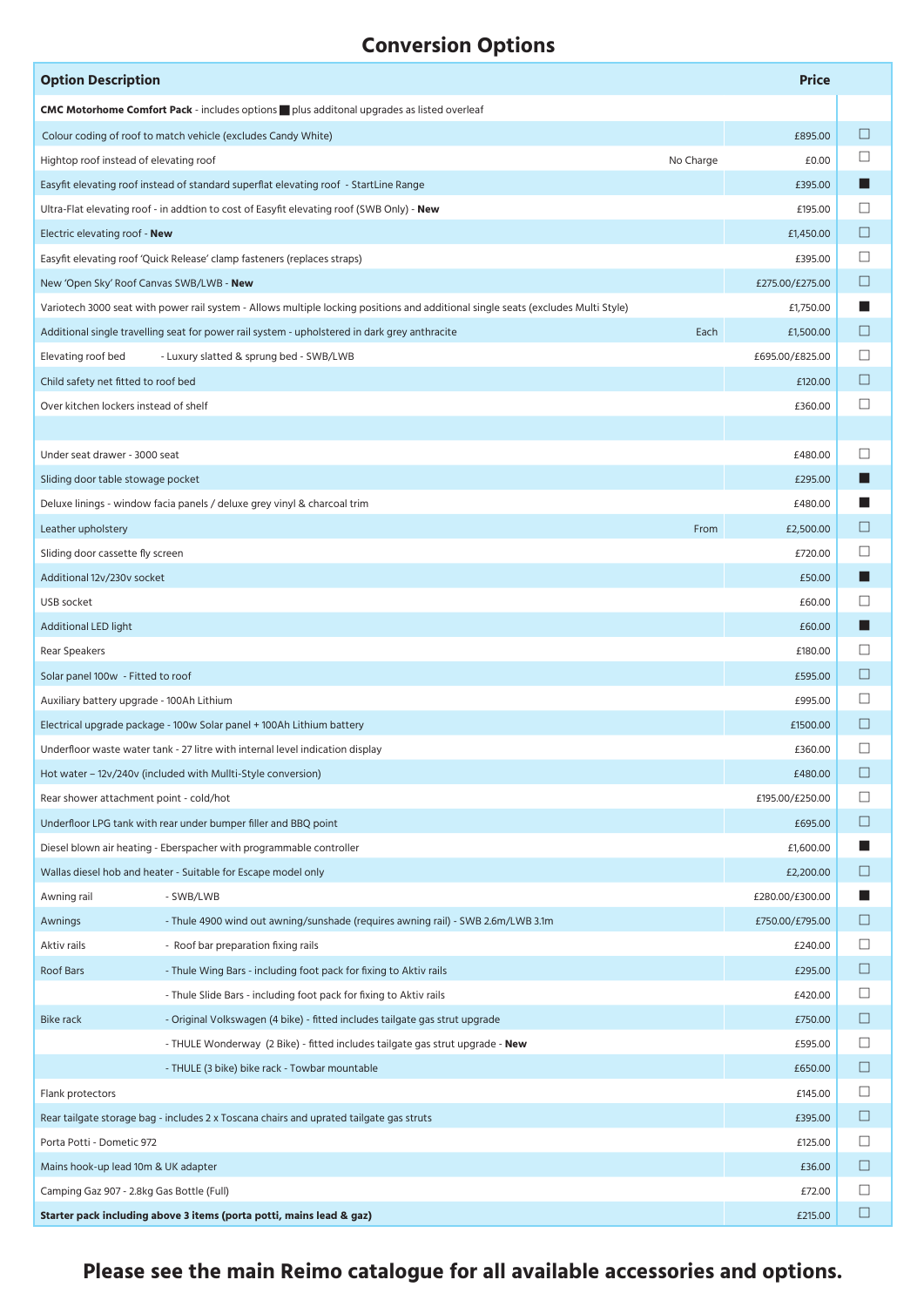## **Volkswagen T6.1 Base Vehicle Options**

| <b>Option Description</b>                                                                                             | <b>SmartLine</b> | <b>Comfort</b> |
|-----------------------------------------------------------------------------------------------------------------------|------------------|----------------|
| CMC Motorhome Comfort Pack - includes options plus additional upgrades as listed overleaf (saving of over £2,000)     |                  |                |
| Business Pack - Includes climatic cab air conditioning. Anti-theft alarm system. Rear parking sensors                 | £1284.00         |                |
| <b>Audio &amp; Communications</b>                                                                                     |                  |                |
| Discover Media Navigation system                                                                                      | £1386.00         | £1386.00       |
| Rear-view camera system                                                                                               | £306.00          | £306.00        |
| Traffic Sign Recognition - Only in combination with Discover media                                                    | £294.00          | £294.00        |
| Dash Cam - Front and Rear (retro fitted)                                                                              | £650.00          | £650.00        |
| <b>Body &amp; Chassis / Windows / Paint options</b>                                                                   |                  |                |
| Metallic or Pearl paint - includes colour coding of roof                                                              | £1,687.00        | £1,687.00      |
| 80 litre fuel tank                                                                                                    | £96.00           | £96.00         |
| Exterior pack - colour coded bumpers, wing mirrors and door handles                                                   | £858.00          | w              |
| Mud flaps – front and rear                                                                                            | £174.00          | £174.00        |
| Manual sliding door driver side                                                                                       | £822.00          | £822.00        |
| Power latching sliding door passenger side / + Driver side (requires manual sliding door driver's side)               | £174/ £342       | £174/ £342     |
| Power latching for tailgate                                                                                           | £174.00          | £174.00        |
| Electric sliding doors, driver & passenger side                                                                       | £1212.00         | £1212.00       |
| Suspension VB AIR - VW approved, variable ride height, car park mode & self levelling function - New                  | £5950.00         | £5950.00       |
| Suspension lowered 30mm - Retro fitted                                                                                | £720.00          | £720.00        |
| Tailgate, electric with rear window and power latching - Not suitable with VW bike rack                               | £738.00          | £738.00        |
| Tow bar – removable ball with 13 pin socket (includes trailer stabilisation)                                          | £798.00          | £798.00        |
| Window pack right - sliding window centre right fixed rear / Window pack left - sliding window centre left fixed rear | £55000           | ш              |
| Heated front windscreen                                                                                               |                  | H              |
| Privacy glass in passenger / load compartment                                                                         |                  | <b>STEP</b>    |
| Wing mirrors - electrically adjustable, heated and power folding                                                      | £180.00          | ш              |
| Comfort & convenience / Driver assistance                                                                             |                  |                |
| <b>Active Lane Assist with Side Assist</b>                                                                            |                  | £1260.00       |
| Air conditioning - Climatic (semi-automatic) electronically controlled                                                | £1,46400         |                |
| Adaptive cruise control - including Front Assist and City Emergency Braking                                           | £438.00          |                |
| Cab comfort pack                                                                                                      |                  | <b>STEP</b>    |
| Cab carpet                                                                                                            | £126.00          |                |
| Front fog lamps with cornering function                                                                               | £444.00          | ш              |
| Front and rear parking sensors                                                                                        | £252.00          |                |
| Headlight washer fluid level indicator                                                                                | £66.00           | £66.00         |
| Heated driver and front passenger seats                                                                               | £390.00          | £390.00        |
| High beam control                                                                                                     |                  | £174.00        |
| LED headlights - with LED daytime running lights with LED tail lights                                                 |                  | £1,338.00      |
| Lights & Vision package                                                                                               |                  | ш              |
| Park Assist with front and rear parking sensors                                                                       | £930.00          | £930.00        |
| Trailer Assist with Park Assist DC front & rear plus camera- requires Tow bar                                         | £1518.00         | £948.00        |
| Tyre Pressure Monitoring System - Individual tyre pressure display                                                    | £186.00          | £186.00        |
| <b>Safety &amp; Security</b>                                                                                          |                  |                |
| Anti-theft alarm system with interior monitoring in cab and tow away protection - See Business Pack                   | £348.00          | ш              |
| Four remote control folding keys - (two additional)                                                                   | £126.00          | £120.00        |
| <b>Wheels &amp; Tyres</b>                                                                                             |                  |                |
| Clayton 16" alloy wheels                                                                                              | £870.00          | ш              |
| Devonport 17" alloy wheels - Standard on 204ps & T32 Highliine                                                        |                  | ш              |
| All weather tyres                                                                                                     | £174.00          | £174.00        |
| Non VW 18" alloy wheels - Choice of style<br><b>Priced From</b>                                                       | £1500.00         | £1500.00       |